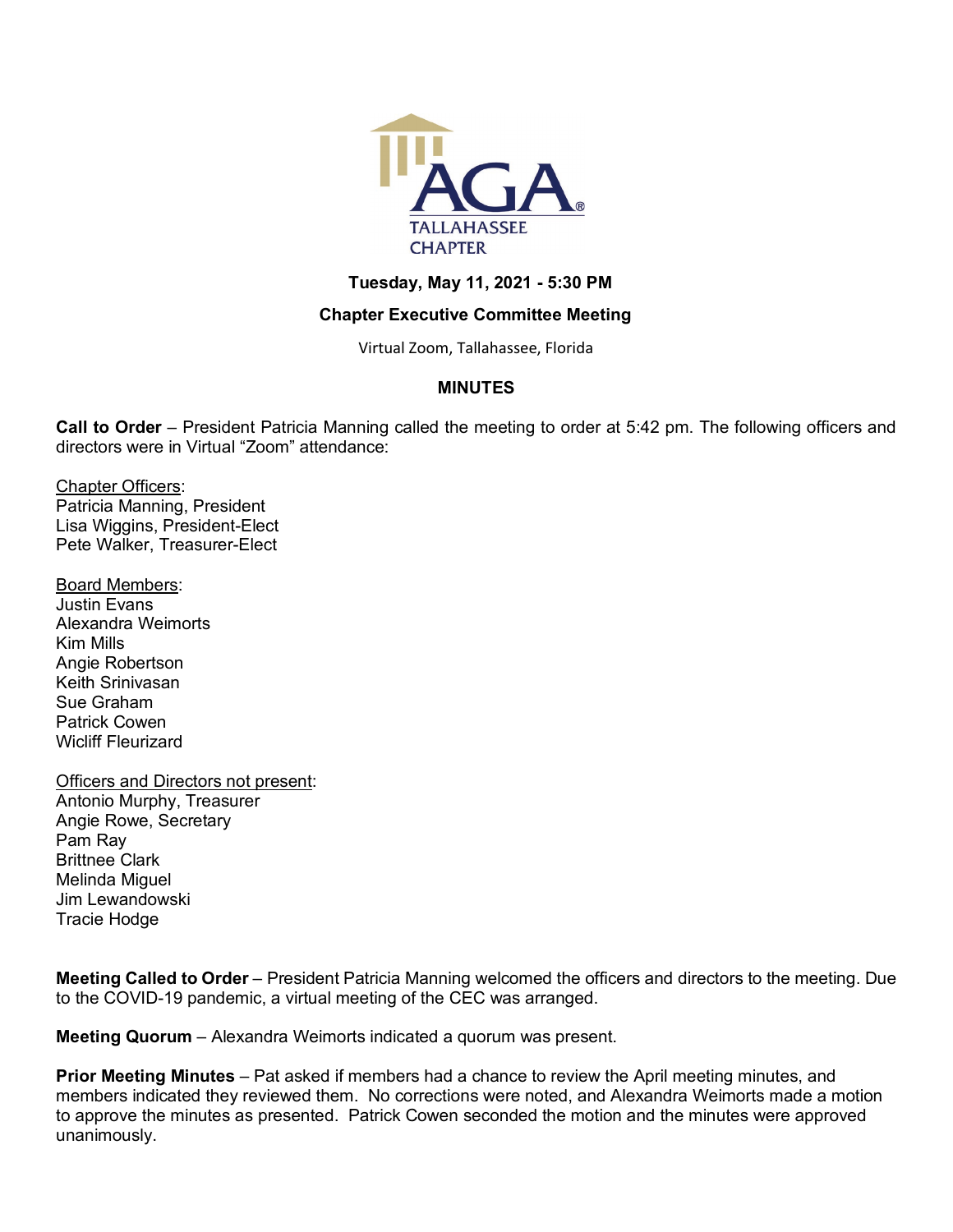#### **New Business:**

#### New Member Introduction

Pat introduced Wicliff Fleurizard and she recommended that he join the board to provide representation for students and young professionals. Wicliff shared that he is a first year MBA student at FAMU and he is working as an intern at Apple. Patrick made a motion for Wicliff to serve as a board member for our chapter and Lisa seconded the motion. All members approved unanimously. Wicliff shared his excitement to join the board and thanked everyone for the excellent opportunity to serve. Pat asked if Wycliff could participate on the Early Careers and Student Membership Committee with Brittnee and he agreed to serve in this role.

#### Community Service

Pat noted that we have contributed to 7 charitable organizations and we will soon exceed this goal by contributing to another organization.

## Budget Amendment

Pat proposed a budget amendment to move \$300 from GTE Caterers to Community Service to assist another community service organization. She asked if we could make a donation to Ladies Learning to Lead (L3) nonprofit organization. Their organization's focus is to prepare middle school and high school girls for college, life and leadership, which includes teaching them about finances. Alexandra and Pat researched their mission and goals from the organization's website. There was discussion about whether we need to solely contribute to finance and accounting organizations. A few board members noted that AGA National allows and encourages chapters to contribute to a wide variety of non-profit organizations and charities and these don't have to be finance centric. Keith noted that he doesn't agree with issuing a budget amendment since he thinks that budget amendments should be issued for unforeseen events. Alexandra explained that we aren't asking for additional program expenses but realigning as a budget transfer. Patrick liked Keith's idea of focusing on accounting and budgeting type organizations for next year that we could support. Sue made a motion to move the \$300 from GTE Caterers to Community Service and donate this amount to L3, Alexandra seconded the motion, one opposed and the motion carried.

#### Membership

Sue provided a membership update. She shared that we currently have 307 members, including 4 new members. Also, there are 39 showing as not renewed. Pat was thrilled that we exceeded our goal of 300 members.

#### Board Committee Assignments for 2021-2022

Pat spoke with all current board members to find out if they are willing to serve next year. Following are updates on board members and officers:

- Kim Mills will need to step down from the board due to other commitments. Pat asked Alexandra if she could fill Kim's role as chair for the Awards Committee and Alexandra agreed to serve in this capacity.
- Jim Lewandowski won't be able to continue on the board. Patrick noted that he can lead the Citizen Centric report next year and Justin volunteered to assist him.
- Antonio would like to remain on the board, but he was originally planning to serve as Treasurer-Elect since we didn't have another person to fill this position; however, Keith is now interested in being the Treasurer-Elect for next year.
- Brittnee has agreed to shadow Sue this upcoming chapter year with plans to assume the chair position for the Memberships Committee the following year.
- Melinda has agreed to stay on the board and she expressed an interest to work with Justin to update the bylaws.
- Tracie is moving into the President-Elect position.
- Pam will serve as Secretary.
- Wicliff will work on the Early Careers and Student Membership Committee with Brittnee.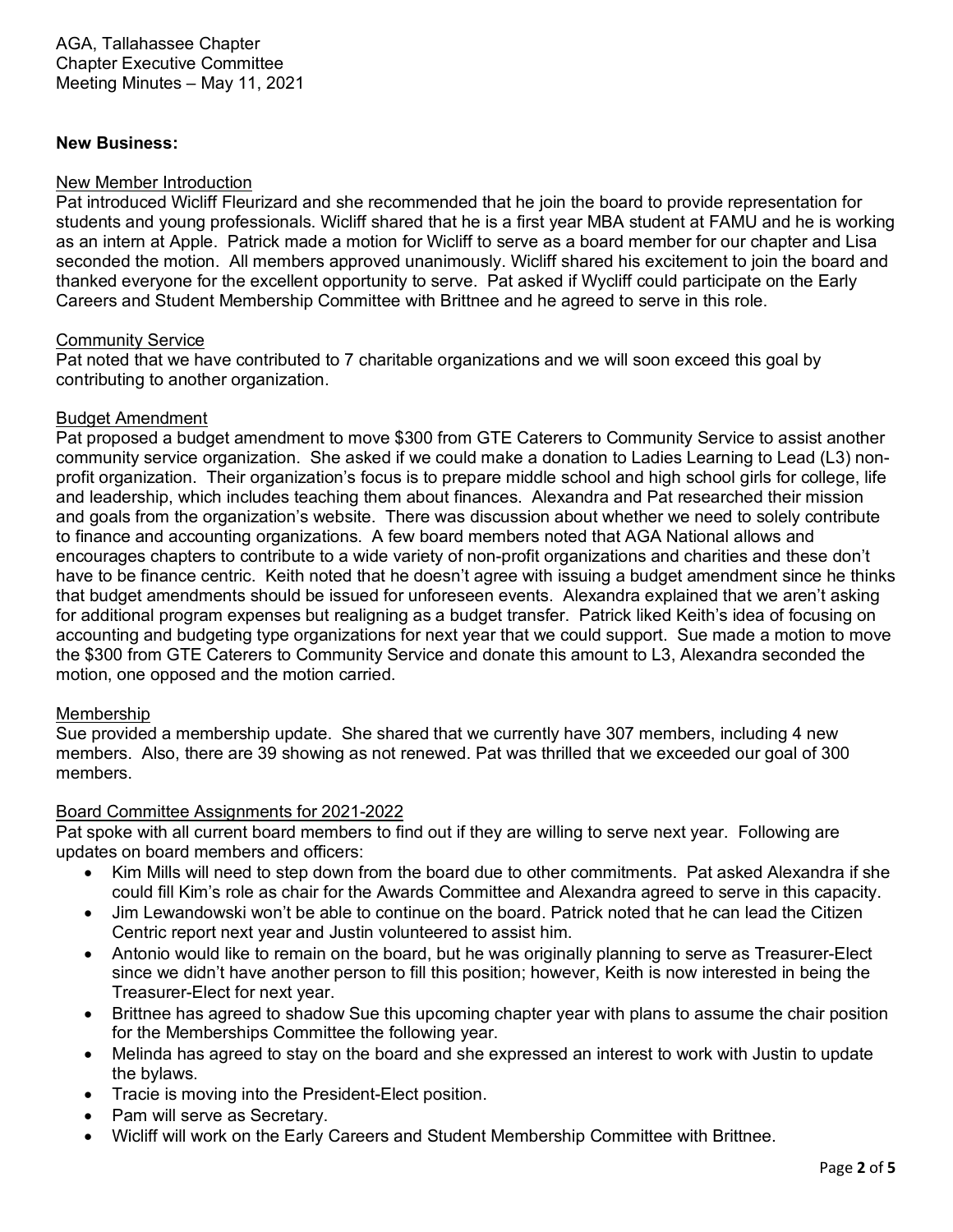Pat will serve as President.

Alexandra asked if there were responses from the AGA chapter announcement sent out to inquire about whether anyone wanted to serve on the board and Lisa responded that we didn't receive any responses. Lisa sent out 2 reminders after the initial announcement. Pat mentioned that participation was discussed in the recent LEAD conference. A survey was sent out and one of the questions asked members why they don't participate in board service and the survey results indicated that more than 30% of people want to be personally approached and asked to serve.

#### Finance

Pat asked if there were any questions from the financial reports that were sent out. Alexandra asked about the \$240 line item deficit within the Memberships category. Pat noted that we don't separate out the receipts from the expenses in a couple of categories, and Pete indicated that Antonio is looking into how some vouchers are booked. Pat said that the netting of the vouchers causes some confusion and we need to work toward separating those out in the future. There was discussion on when to initiate a budget transfer and members understood that only one of the line items was negative, not the overall memberships category. Alexandra mentioned that there is a requirement for budget transfers to go before the board for vote if they equal 10% or more. Justin reviewed this requirement in our bylaws, and he clarified that budget categories can't exceed 10% of the budget without prior approval from the board; therefore, it was determined a budget transfer isn't necessary at this time since the deficit isn't at the budget category level. Additionally, there was discussion about being \$300 overbudget on national dues and this is being researched. Alexandra motioned to approve the April Chapter Financials as presented (pending corrections on the items being researched) and Sue seconded the motion. The financials were approved unanimously.

#### 2021-2022 Proposed Budget

Pete indicated that we are proposing to move forward with the same budget allocations for next year. Pat asked about the Officer & Director Awards category and members clarified these awards are given to the outgoing President and Officers. Also, at the end of the year there is typically a working dinner meeting held with the CEC and those costs are covered in this category. Pat inquired about the Recruiting category and what type of expenses we historically incur in this category. Sue explained that several years ago we set up a reception and served appetizers for recruiting purposes and she thought we could possibly use these funds to conduct a career fair. Pete determined there weren't any recruiting expenses booked last year. Patrick suggested that we consider increasing our budget in some categories to account for inflation. Sue asked if we have talked with Capital City Country Club to find out if we will be able to reserve space going forward. Patrick inquired about whether we have signed a contract with the FSU Turnbull Center for next year's GTE, and Pat responded that we haven't signed a contract, but we have the dates already reserved. Pat said she would follow back up with Jennifer at Turnbull to pursue a contract to hopefully mitigate the effects of inflation. It was determined that the proposed budget will be discussed further at the next CEC meeting.

#### PDT Attendance

Pat mentioned that typically the President and President-Elect are selected to attend the PDT; however, Tracie won't be able to attend this year. The conference will be held July 19 – 21. Pat asked Pete if he would be interested in attending the PDT since he will be serving as Treasurer, but he responded that he won't be able to attend. Keith indicated he could attend the PDT and Pat responded that she would send him the information to join the virtual conference.

#### LEAD Conference

Pat attended this conference and she shared that there is a way to integrate Conferences i/o with Zoom and Web Ex. Pat recommended they publish this information on the National website. She explained that we received complaints about some frustrations with the technology and she would like to work toward taking advantage of these integrations. Some chapter members have inquired about whether we could allow virtual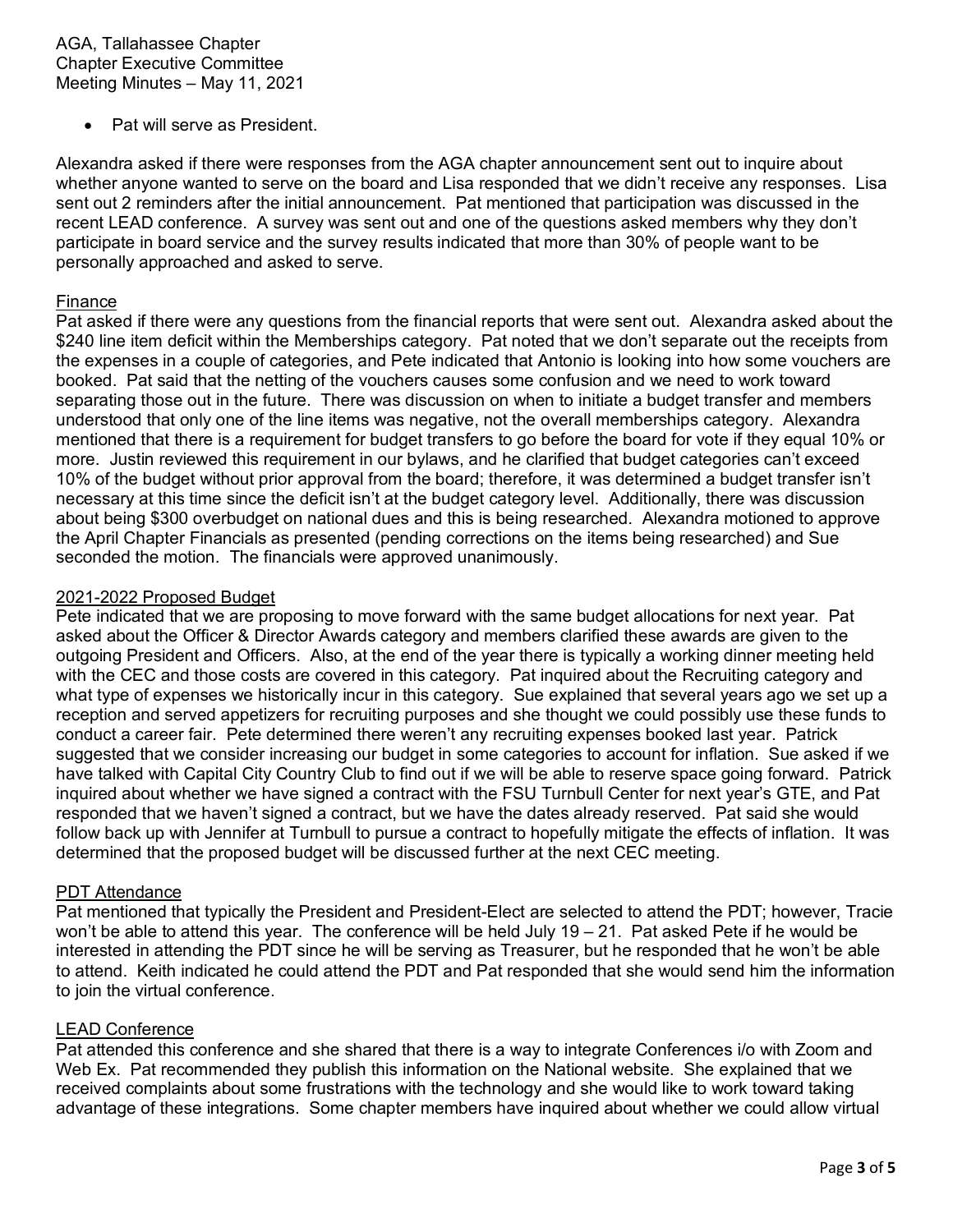AGA, Tallahassee Chapter Chapter Executive Committee Meeting Minutes – May 11, 2021

participation with trainings while some attendees are in-person. Pat said she would ask Capital City Country Club if they have any virtual options available for luncheons that we hold at their facility.

#### New National Board Structure

Patrick shared that for the past 3 years, there has been a National Governing Board (NGB) and a National Council of Chapters (NCC). Each chapter has one NCC member and Patrick serves in this capacity for our chapter. Beginning July 1, this will be Patrick's last term as they allow each NCC member to serve a 3-year term. We will need to think about who should serve the following year since this person is the liaison between our chapter and National. The NCC representative communicates directly with National on any questions, sharing best practices, etc. This structure streamlines the process between National and the chapters for the flow of information. Patrick said there are 8 NGB members, 2 of which are elected at large, and 6 come from the different areas across the country. Patrick serves as the current National Director for area 4 and his term ends June 30<sup>th</sup>.

## Student Scholarship Application & Criteria

Pat doesn't think that we need to vote on the application and criteria revisions. We just needed input from the board for any grammatical changes and she is ready to send it out. Pat noted that Wicliff would like to apply for the scholarship, but he wanted to make sure there wouldn't be a conflict of interest with his application since he is now serving on the board. She mentioned that although he serves on the board, he isn't on the committee that makes decisions on who will receive the scholarships. Keith mentioned that he thought it would be a conflict of interest and he referenced the bylaws. Pat didn't think there would be a conflict since he doesn't serve on the committee that makes the decision on the scholarships and she asked other members for input. Patrick agreed with Pat that there isn't a conflict and he would support Wicliff applying for the scholarship. There was no further discussion from other members.

## Chapter Awards Plan Update

Pat noted that we were having issues with the awards site when trying to submit the award nominations, and she asked if anyone could assist in resolving the errors. Alexandra recommended reaching out to Steve Burch for assistance. Patrick also recommended reaching out to Megan at National for technical assistance. Kim suggested sending out another Constant Contact message letting everyone know to send us their nomination as a Word document if they receive errors when submitting on the awards website.

#### Update on ACE Award Status

Lisa shared that we have reached our 4,400 points goal and our chapter will maintain Platinum status. We gained another 200 points with Wicliff joining the board. Our grand total will be 4,500 points once we submit the nomination for Pat as Volunteer of the Year.

#### Survey for Membership Satisfaction and Interest in Returning to In-Person Meetings and Training Pat asked if there are any other questions on the survey. Pam made some recommended changes and those edits have been made. No other questions or recommendations were brought forward and they will proceed with sending the survey to members.

#### **Old Business:**

#### Podcast with AGA Accountability Talks

Pat said the link to the podcast is on our chapter's website if anyone would like to review it. Pat shared our chapter's best practices and she received a lot of positive feedback on the great work our chapter is doing.

## **No Committee Reports Requested**

- Records Management
- **Education**
- Website/Newsletter